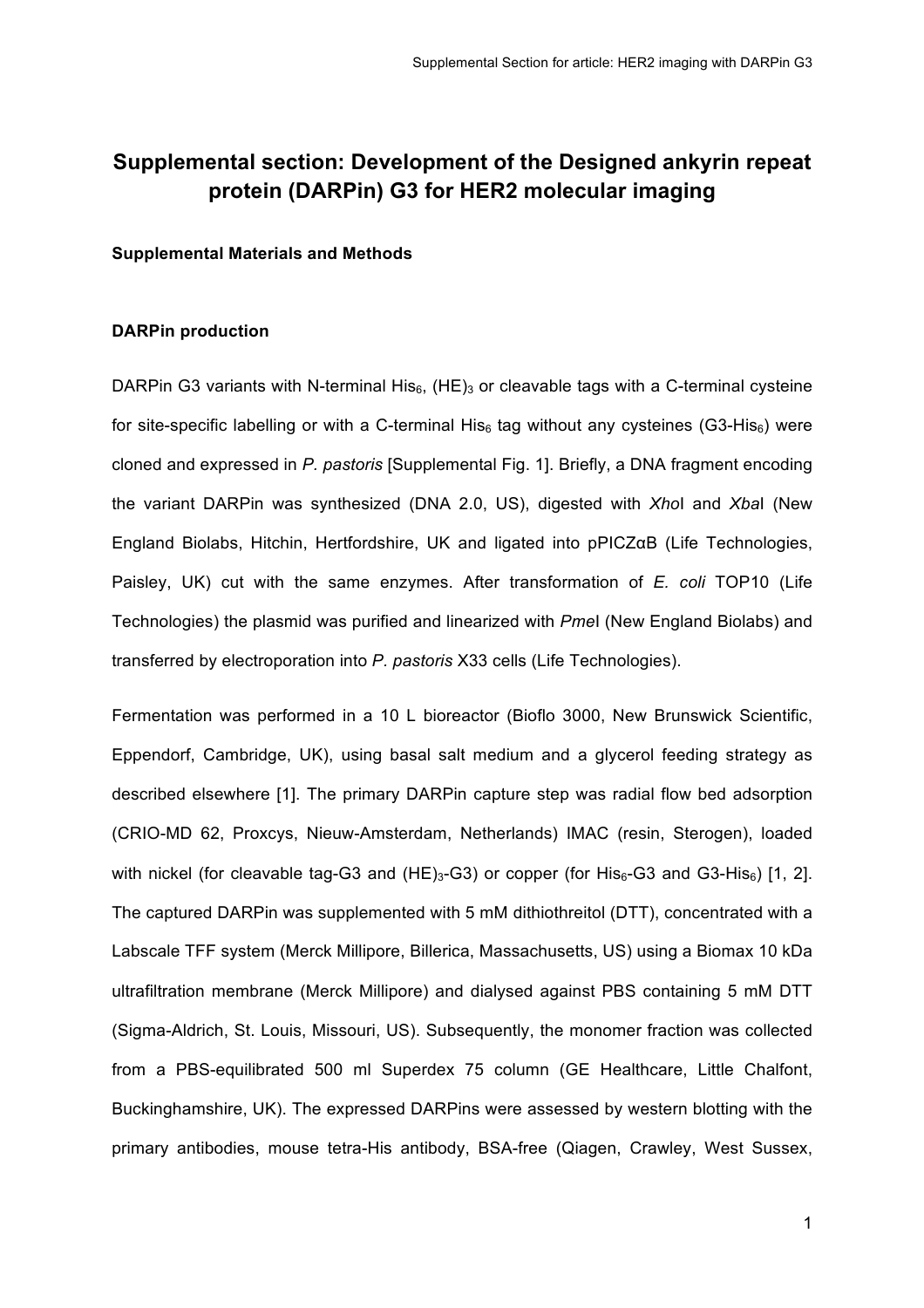UK) or rabbit anti-DARPin serum (B. Dreier and A. Plückthun, unpublished). Molecular weights were confirmed by MALDI mass spectrometry. To generate the untagged G3, the His<sub>6</sub> tag was cleaved from the cleavable tag-G3 by His<sub>6</sub>-tagged human rhinovirus (HRV) 3C protease (Merck Millipore) according to the manufacturer's recommendations. Cleavage was confirmed by western blotting and untagged-G3 was separated from HRV 3C protease by IMAC.

#### **DARPin G3 DOTA-conjugation**

DARPins were conjugated with 1,4,7,10-tetraazacyclododecane-1,4,7-tris-acetic acid-10 maleimidoethylacetamide (mal-DOTA) (Macrocyclics, Dallas, Texas, US). Initially, the DARPins, still containing DTT, were treated with 1 mM EDTA in PBS for 30 min, followed by 5 mM Bond-Breaker TCEP Solution, at pH 7.4 (Thermo Fisher Scientific, Runcorn, Cheshire, UK) for 2.5 h at room temperature. To remove reducing agents, reduced DARPins were buffer-exchanged using a PD-10 size-exclusion column into 0.1 M sodium phosphate buffer, pH 7, and subsequently mixed with a 4-fold molar excess of mal-DOTA at room temperature with gentle agitation for 72 h. The resultant DOTA-conjugated DARPins were separated from excess mal-DOTA by buffer-exchange with a PD-10 size exclusion column into 0.2 M ammonium acetate buffer, pH 7, followed by centrifugation in a 2 ml Vivaspin column with a 5,000 Da MWCO polyethersulfone membrane (Sartorius Stedim, Epsom, Surrey, UK) and reconstituted in 0.2 M ammonium acetate buffer, pH 7. Finally, the conjugated DARPins were dialysed at 4 °C against 0.2 M ammonium acetate pH 6.5 containing Chelex-100 (1% w/v) (Bio-Rad Laboratories, Hemel Hempstead, Hertfordshire, UK) using a Maxi GeBAflextube with a 3,500 Da MWCO membrane (Generon, Maidenhead, Berkshire, UK). The dialysis buffer was changed three times over three days. Conjugation efficiency was assessed by MALDI mass spectrometry. All solutions were treated with Chelex-100 chelating ion exchange resin prior to use.

2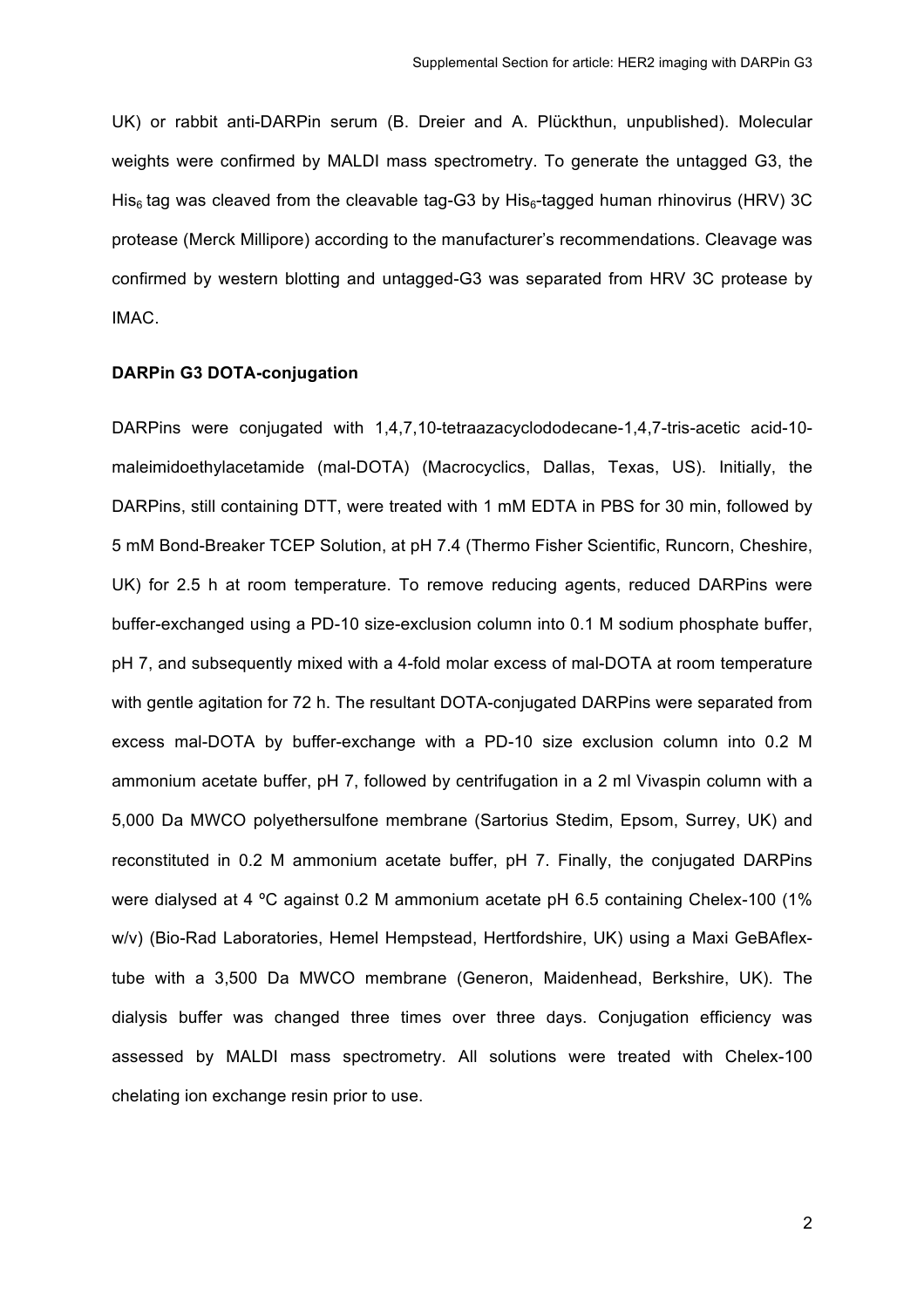## **Supplemental Tables**

Supplemental Table 1: Stability of label in  $111$ In-(HE)<sub>3</sub>-G3 DARPin in PBS at 4  $\degree$ , 20  $\degree$  and 37 °C and in serum at 37 °C for 24 h post-radiolabelling assessed by instant thin layer chromatography.

| Time post-radiolabelling | DARPin radiolabelling | Colloid     | Other radiolabelled products |
|--------------------------|-----------------------|-------------|------------------------------|
|                          | (%)                   | $(\% )$     | $(\%)$                       |
| Serum stability at 37 °C |                       |             |                              |
| 1 <sub>h</sub>           | 100                   | $\pmb{0}$   | 0                            |
| 2 <sub>h</sub>           | 100                   | 0           | $\Omega$                     |
| 4 h                      | 100                   | 0           | 0                            |
| 24 h                     | 100                   | 0           | 0                            |
| PBS stability at 37 °C   |                       |             |                              |
| 1 <sub>h</sub>           | 100                   | 0           | $\Omega$                     |
| 2 <sub>h</sub>           | 100                   | 0           | $\mathbf 0$                  |
| 4 h                      | 100                   | 0           | 0                            |
| 24 h                     | 96.4                  | 0           | 3.6                          |
| PBS stability at 20 °C   |                       |             |                              |
| 1 <sub>h</sub>           | 100                   | 0           | $\mathbf 0$                  |
| 2 <sub>h</sub>           | 100                   | 0           | 0                            |
| 4 h                      | 100                   | 0           | $\mathbf 0$                  |
| 24 h                     | 97.4                  | 0           | 2.6                          |
| PBS stability at 4 °C    |                       |             |                              |
| 1 <sub>h</sub>           | 100                   | 0           | $\mathbf 0$                  |
| 2 <sub>h</sub>           | 100                   | 0           | 0                            |
| 4 h                      | 100                   | 0           | $\mathbf{0}$                 |
| 24 h                     | 95.9                  | $\mathbf 0$ | 4.1                          |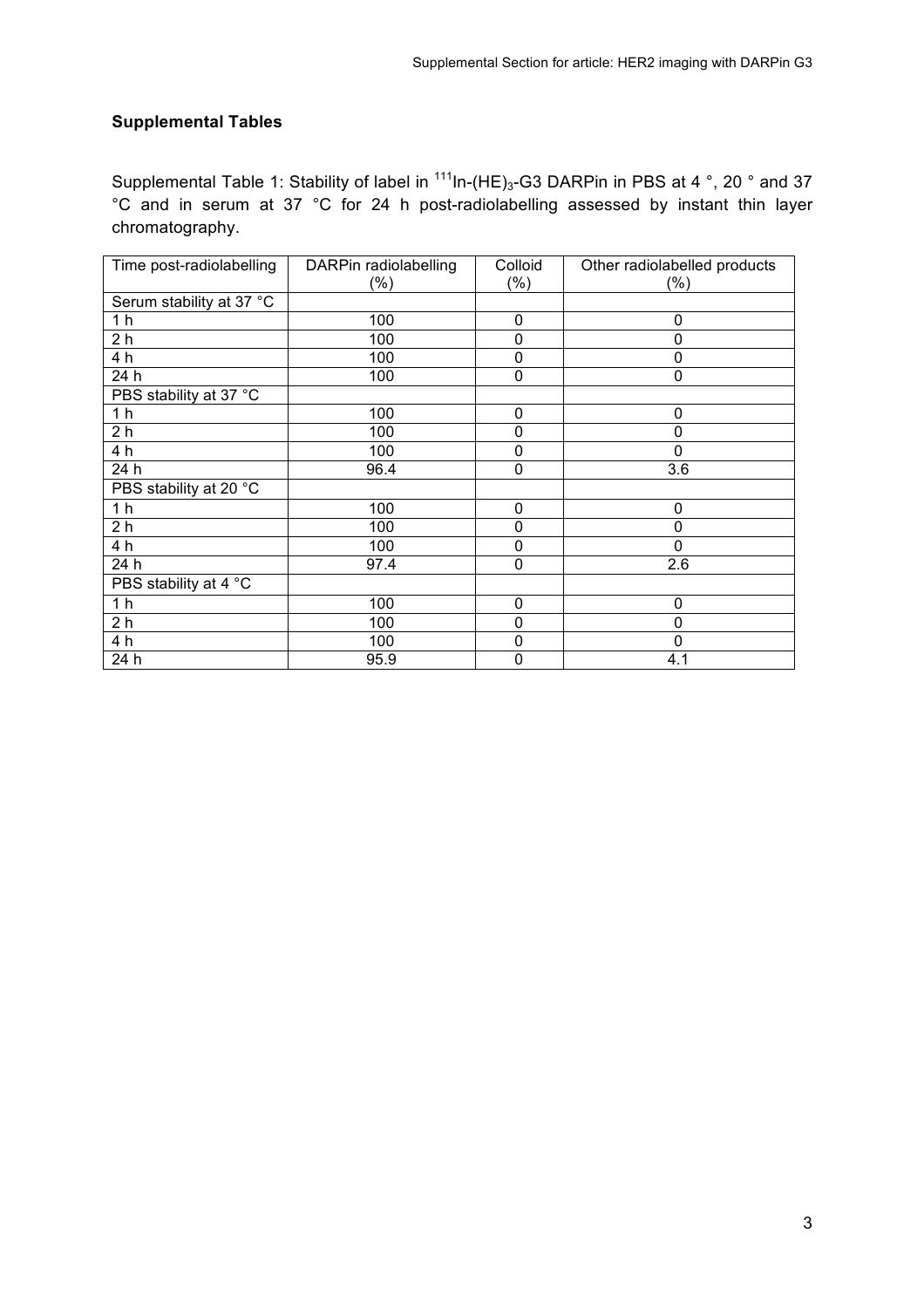Supplemental Table 2: Biodistribution of <sup>111</sup>In-G3 DARPins in non-tumour bearing BALB/c mice (mean % ID/g  $\pm$  SD). Four mice assessed per time point and construct. G3 DARPin with lowest uptake for each normal tissue is emboldened.

| <b>Tissue</b> | Untagged-G3 <sup>111</sup> In | His <sub>6</sub> -G3 <sup>111</sup> In mean | $(HE)_{3}$ -G3 <sup>111</sup> In mean |
|---------------|-------------------------------|---------------------------------------------|---------------------------------------|
|               | mean %ID/g at 4 h $\pm$ SD    | %ID/g at $4 h \pm SD$                       | %ID/g at $4 h \pm SD$                 |
| Intestine     | 0.31                          | 0.37                                        | 0.35                                  |
|               | ±0.11                         | ±0.07                                       | ±0.06                                 |
| Pancreas      | 0.32                          | 0.58                                        | 0.29                                  |
|               | ±0.01                         | ±0.10                                       | ±0.09                                 |
| Spleen        | 1.27                          | 0.91                                        | 0.46                                  |
|               | ±0.37                         | ±0.08                                       | ±0.06                                 |
| Stomach       | 0.41                          | 0.38                                        | 0.21                                  |
|               | ±0.14                         | ±0.27                                       | ±0.05                                 |
| Kidney        | 305.72                        | 235.73                                      | 286.67                                |
|               | ±27.25                        | ±46.62                                      | ±38.61                                |
| Liver         | 4.31                          | 3.72                                        | 1.57                                  |
|               | ±0.40                         | ±0.39                                       | ±0.04                                 |
| Heart         | 0.34                          | 0.42                                        | 0.27                                  |
|               | ±0.03                         | ±0.07                                       | ±0.05                                 |
| Lung          | 0.59                          | 0.69                                        | 0.50                                  |
|               | ±0.04                         | ±0.45                                       | ±0.21                                 |
| <b>Blood</b>  | 0.10                          | 0.33                                        | 0.05                                  |
|               | ±0.02                         | ±0.24                                       | ±0.01                                 |
| Muscle        | 0.20                          | 0.27                                        | 0.13                                  |
|               | ±0.07                         | ±0.09                                       | ±0.07                                 |
| Bone with     | 0.71                          | 0.91                                        | 0.79                                  |
| marrow        | ±0.33                         | ±0.14                                       | ±0.39                                 |
| Bone marrow   | 1.55                          | 1.26                                        | 0.90                                  |
|               | ±0.35                         | ±0.15                                       | ±0.49                                 |

A) 4 hour post-administration of  $111$ In G3 DARPins

B) 24 hour post-administration of <sup>111</sup>In G3 DARPins

| <b>Tissue</b> | Untagged-G3 <sup>111</sup> In mean | $His6 - G3111 In mean$ | $(HE)_{3}$ -G3 <sup>111</sup> In mean |
|---------------|------------------------------------|------------------------|---------------------------------------|
|               | %ID/g at 24 h $\pm$ SD             | %ID/g at 24 h $\pm$ SD | %ID/g at 24 h $\pm$ SD                |
| Intestine     | 0.43                               | 0.46                   | 0.23                                  |
|               | ±0.01                              | ±0.08                  | ±0.03                                 |
| Pancreas      | 0.26                               | 0.45                   | 0.24                                  |
|               | ±0.03                              | ±0.02                  | ±0.03                                 |
| Spleen        | 0.99                               | 0.87                   | 0.38                                  |
|               | ±0.06                              | ±0.11                  | ±0.06                                 |
| Stomach       | 0.32                               | 0.47                   | 0.11                                  |
|               | ±0.04                              | ±0.04                  | ±0.04                                 |
| Kidney        | 191.95                             | 174.19                 | 228.58                                |
|               | ±11.25                             | ±18.76                 | ±32.92                                |
| Liver         | 3.06                               | 3.45                   | 1.05                                  |
|               | ±0.43                              | ±0.34                  | ±0.05                                 |
| Heart         | 0.26                               | 0.35                   | 0.39                                  |
|               | ±0.03                              | ±0.08                  | ±0.32                                 |
| Lung          | 0.48                               | 0.68                   | 0.55                                  |
|               | ±0.09                              | ±0.56                  | ±0.27                                 |
| <b>Blood</b>  | 0.05                               | 0.06                   | 0.13                                  |
|               | ±0.01                              | ±0.01                  | ±0.14                                 |
| Muscle        | 0.22                               | 0.17                   | 0.16                                  |
|               | ±0.07                              | ±0.05                  | ±0.10                                 |
| Bone with     | 0.72                               | 0.71                   | 0.79                                  |
| marrow        | ±0.15                              | ±0.07                  | ±0.14                                 |
| Bone marrow   | 1.70                               | 1.77                   | 0.55                                  |
|               | ±1.17                              | ±1.56                  | ±0.10                                 |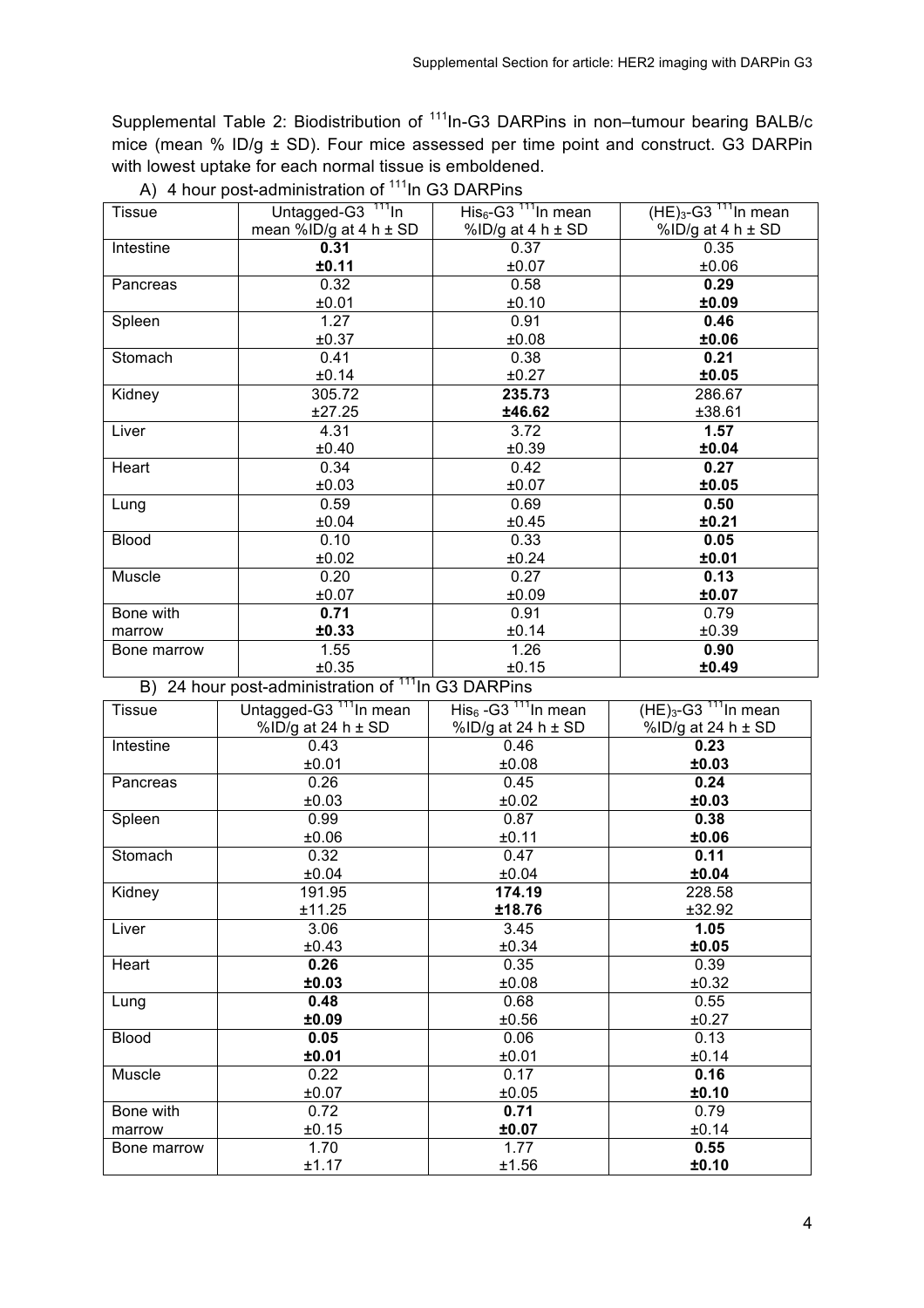Supplemental Table 3: Biodistribution of <sup>125</sup>I-G3 DARPins in BALB/c mice (mean % ID/g ± SD). Four mice assessed per time point and construct. The G3 DARPin with lowest uptake for each normal tissue is emboldened.

| Untagged-G3 <sup>125</sup> I mean | $His6$ -G3 <sup>-125</sup> l mean | $(HE)_{3}$ G3 <sup>125</sup> l mean   |
|-----------------------------------|-----------------------------------|---------------------------------------|
| %ID/g ± SD at 4 h                 | %ID/g ± SD at 4 h                 | %ID/g $\pm$ SD at 4 h                 |
| 0.97                              | 1.76                              | 1.05                                  |
| ±0.12                             | ±0.46                             | ±0.20                                 |
| 0.65                              | 2.99                              | 0.91                                  |
| ±0.14                             | ±1.25                             | ±0.17                                 |
| 0.81                              | 1.77                              | 0.70                                  |
| 0.09                              | ±0.62                             | ±0.11                                 |
| 18.38                             | 22.55                             | 10.40                                 |
| ±4.47                             | ±6.81                             | ±1.05                                 |
| 4.72                              | 6.12                              | 2.34                                  |
| ±0.40                             | ±1.12                             | ±0.35                                 |
| 0.98                              | 1.66                              | 0.84                                  |
| ±0.11                             | ±0.34                             | ±0.35                                 |
| 0.53                              | 1.37                              | 0.68                                  |
| ±0.05                             | ±0.48                             | ±0.08                                 |
| 0.96                              | 2.26                              | 1.45                                  |
| ±0.15                             | ±0.70                             | ±0.66                                 |
| 1.16                              | 2.77                              | 1.42                                  |
| ±0.15                             | ±0.89                             | ±0.16                                 |
| 0.44                              | 1.75                              | 0.43                                  |
| ±0.27                             | ±0.72                             | ±0.08                                 |
| 1.37                              | 1.69                              | 1.29                                  |
| ±0.31                             | ±0.55                             | ±0.40                                 |
| 0.86                              | 4.03                              |                                       |
| ±0.17                             | ±1.95                             | Not isolated                          |
|                                   | $\mathbf{D}$ $\mathbf{A}$         | $\sim$ desinistes is a $1251,000,000$ |

A) 4 h post-administration of <sup>125</sup>I G3 DARPins

B) 24 h post-administration of  $^{125}$ I G3 DARPins

| <b>Tissue</b> | Untagged-G3 <sup>125</sup> l mean | $His6.G3125I mean$ | $(HE)3-G3$ <sup>125</sup> l mean |
|---------------|-----------------------------------|--------------------|----------------------------------|
|               | %ID/g ± SD at 24 h                | %ID/g ± SD at 24 h | %ID/g ± SD at 24 h               |
| Intestine     | 0.12                              | 0.14               | 0.08                             |
|               | ±0.04                             | ±0.06              | ±0.06                            |
| Pancreas      | 0.04                              | 0.06               | 0.03                             |
|               | ±0.01                             | ±0.02              | ±0.02                            |
| Spleen        | 0.12                              | 0.10               | 0.04                             |
|               | ±0.01                             | ±0.02              | ±0.01                            |
| Stomach       | 0.26                              | 0.50               | 0.26                             |
|               | ±0.10                             | ±0.29              | ±0.18                            |
| Kidney        | 1.02                              | 1.26               | 0.19                             |
|               | ±0.09                             | ±0.17              | ±0.03                            |
| Liver         | 0.21                              | 0.23               | 0.01                             |
|               | ±0.04                             | ±0.04              | ±0.03                            |
| Heart         | 0.04                              | 0.06               | 0.04                             |
|               | ±0.02                             | ±0.02              | ±0.01                            |
| Lung          | 0.09                              | 0.11               | 0.07                             |
|               | ±0.02                             | ±0.02              | ±0.02                            |
| <b>Blood</b>  | 0.08                              | 0.10               | 0.07                             |
|               | ±0.03                             | ±0.04              | ±0.04                            |
| Muscle        | 0.02                              | 0.03               | 0.02                             |
|               | ±0.001                            | ±0.01              | ±0.01                            |
| Bone with     | 0.46                              | 0.42               | 0.85                             |
| marrow        | ±0.11                             | ±0.11              | ±0.28                            |
| Bone marrow   | Weight too low                    | 0.30<br>±0.20      | Not isolated                     |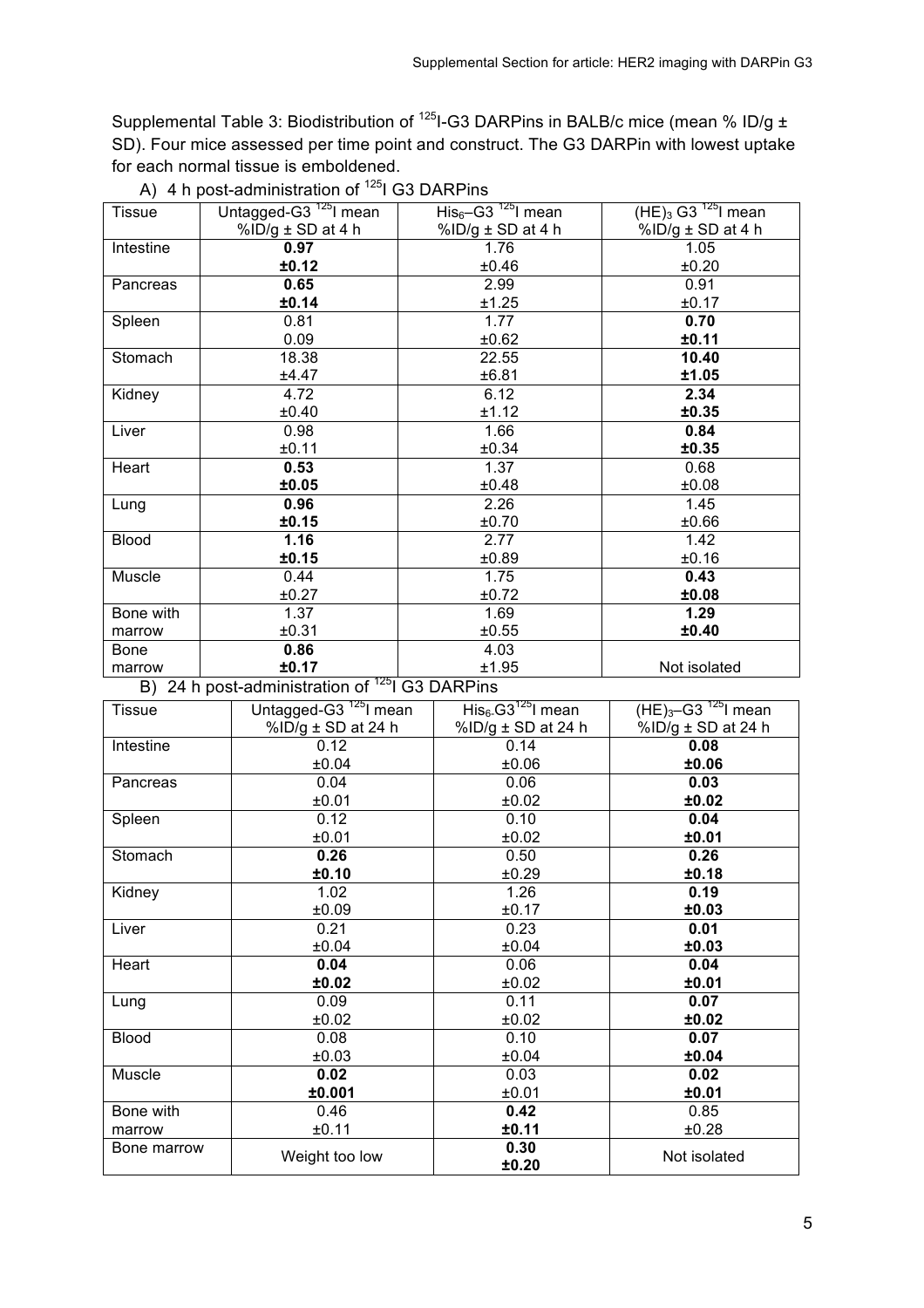| Tissues      | $^{125}$ I-(HE) <sub>3</sub> -G3 mean | <sup>111</sup> In-(HE) <sub>3</sub> -G3 mean | $\frac{125}{125}$ -(HE) <sub>3</sub> -G3 mean | $\frac{111}{111}$ In-(HE) <sub>3</sub> G3 mean |
|--------------|---------------------------------------|----------------------------------------------|-----------------------------------------------|------------------------------------------------|
|              | %ID/g ± SD at 4 h                     | %ID/g ± SD at 4 h                            | %ID/g ± SD at 24 h                            | %ID/g ± SD at 24 h                             |
| Intestine    | 1.65                                  | 0.30                                         | 0.13                                          | 0.40                                           |
|              | ±0.81                                 | ±0.20                                        | ±0.04                                         | ±0.15                                          |
| Pancreas     | 2.34                                  | 0.18                                         | 0.07                                          | 0.21                                           |
|              | ±1.78                                 | ±0.03                                        | ±0.02                                         | ±0.08                                          |
| Spleen       | 1.76                                  | 0.28                                         | 0.07                                          | 0.29                                           |
|              | ±1.19                                 | ±0.05                                        | ±0.01                                         | ±0.07                                          |
| Stomach      | 12.76                                 | 0.08                                         | 0.45                                          | 0.16                                           |
|              | ±11.91                                | ±0.04                                        | ±0.25                                         | ±0.08                                          |
| Kidney       | 3.18                                  | 232.02                                       | 0.25                                          | 196.55                                         |
|              | ±1.78                                 | ±24.11                                       | ±0.01                                         | ±31.02                                         |
| Liver        | 1.55                                  | 0.72                                         | 0.12                                          | 0.72                                           |
|              | ±0.96                                 | ±0.11                                        | ±0.02                                         | ±0.23                                          |
| Heart        | 1.29                                  | 0.14                                         | 0.07                                          | 0.12                                           |
|              | ±0.70                                 | ±0.03                                        | ±0.01                                         | ±0.03                                          |
| Lung         | 2.77                                  | 0.20                                         | 0.11                                          | 0.15                                           |
|              | ±1.75                                 | ±0.04                                        | ±0.04                                         | ±0.06                                          |
| <b>Blood</b> | 3.55                                  | 0.05                                         | 0.13                                          | 0.03                                           |
|              | ±2.20                                 | ±0.01                                        | ±0.04                                         | ±0.02                                          |
| Muscle       | 0.99                                  | 0.09                                         | 0.05                                          | 0.09                                           |
|              | ±0.67                                 | ±0.04                                        | ±0.02                                         | ±0.05                                          |
| Bone with    | 1.76                                  | 0.36                                         | 0.47                                          | 0.27                                           |
| marrow       | ±0.80                                 | ±0.11                                        | ±0.12                                         | ±0.02                                          |
| Tumour       | 11.29                                 | 8.82                                         | 2.45                                          | 8.07                                           |
|              | ±3.24                                 | ±1.25                                        | ±0.60                                         | ±0.93                                          |

Supplemental Table 4: Biodistribution of  $125$ I-(HE)<sub>3</sub> G3 DARPin and  $111$ In-(HE)<sub>3</sub> G3 DARPin in tumour bearing mice (mean % ID/g ± SD). Four mice assessed per time point and construct.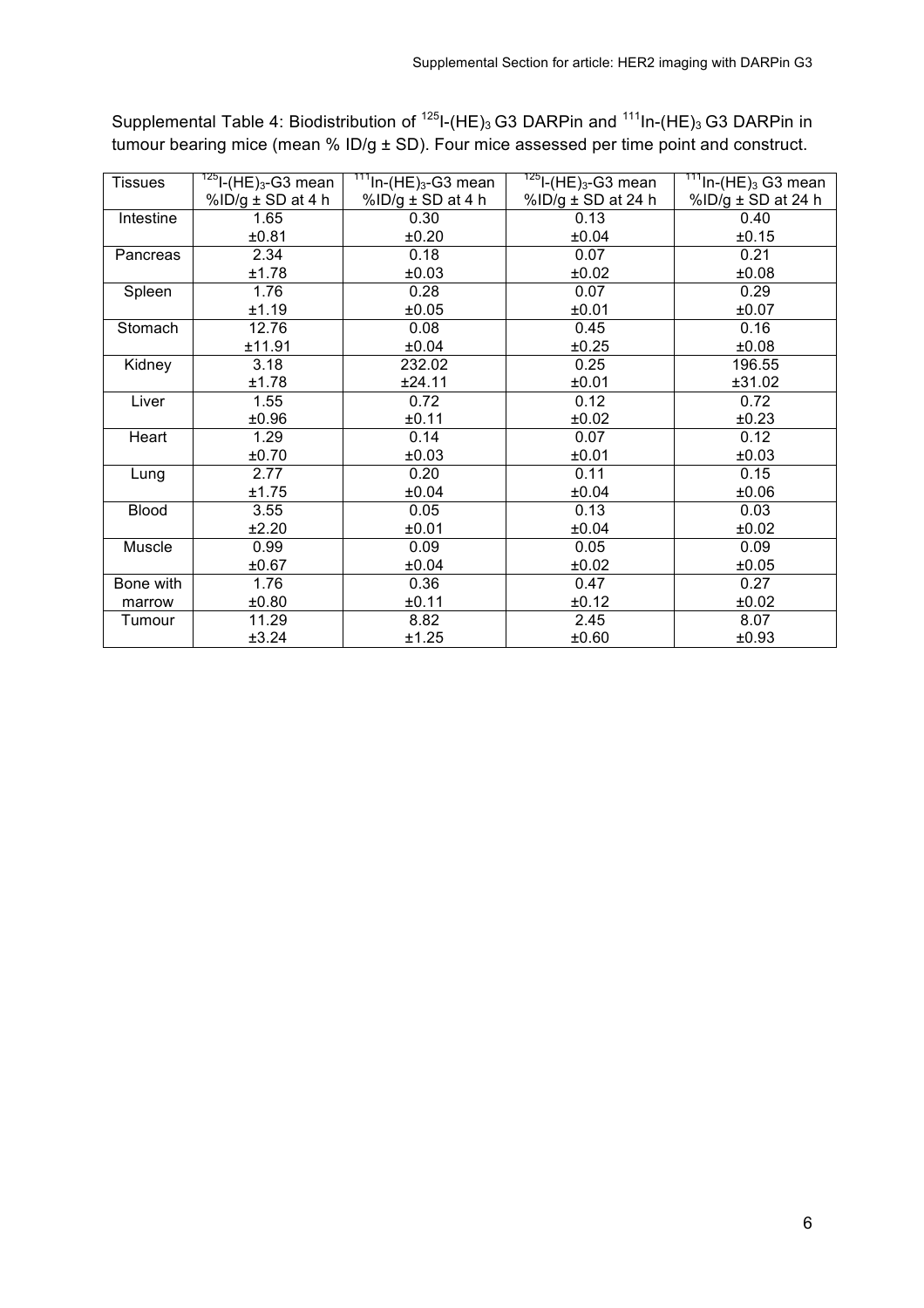## **Supplemental Figures**

Supplemental Fig. 1: DARPin constructs used in the present study. All were prepared from *P. pastoris* as a fusion protein downstream of the pre-pro sequence of *S. cerevisiae* alpha factor, which ends in ...QKR (not shown in sequence) and is cleaved off to result in the final secreted protein sequences shown. Pre-cleavage denotes the fusion where the pre-prosequence is fused to the spacer EAEA, (partially) cleaved off by *Pichia* DPAPase A, a His<sub>6</sub> tag for purification, a Gly $_3$  spacer, and the recognition site for rhinovirus 3C protease. Untagged-G3 DARPin denotes the final product after cleavage with 3C protease. In His<sub>6</sub>-G3 DARPin and  $(HE)_{3}$ -DARPin, the respective tags are directly fused to the DARPin and not cleaved. Note that all constructs have a C-terminal gly-gly-cys tag for maleimide labelling. The two Tyr that can be labelled with iodine are highlighted (grey), the first and last residues of the DARPin G3 are emboldened and the common residues are underlined.

| Pre-cleavage       | EAEAHHHHHHGGGSGLEVLFQGPGSDLGKKLLEAARAGQDDEVRILMANGAD |
|--------------------|------------------------------------------------------|
| <b>Untagged G3</b> | GPGSDLGKKLLEAARAGODDEVRILMANGAD                      |
| $His6-G3$          | HHHHHHGPGSDLGKKLLEAARAGODDEVRILMANGAD                |
| $(HE)3 - G3$       | HEHEHEGPGSDLGKKLLEAARAGQDDEVRILMANGAD                |
| Pre-cleavage       | VNAKDEYGLTPLYLATAHGHLEIVEVLLKNGADVNAVDAIGFTPLHLAAF   |
|                    |                                                      |
| <b>Untagged G3</b> | VNAKDEYGLTPLYLATAHGHLEIVEVLLKNGADVNAVDAIGFTPLHLAAF   |
| $His6-G3$          | VNAKDEYGLTPLYLATAHGHLEIVEVLLKNGADVNAVDAIGFTPLHLAAF   |
| $(HE)3 - G3$       | VNAKDEYGLTPLYLATAHGHLEIVEVLLKNGADVNAVDAIGFTPLHLAAF   |
| Pre-cleavage       | IGHLEIAEVLLKHGADVNAODKFGKTAFDISIGNGNEDLAEILOKLNGGC   |
|                    |                                                      |
| <b>Untagged G3</b> | IGHLEIAEVLLKHGADVNAODKFGKTAFDISIGNGNEDLAEILOKLNGGC   |
| $His6-G3$          | IGHLEIAEVLLKHGADVNAODKFGKTAFDISIGNGNEDLAEILOKLNGGC   |
| $(HE)_{3}$ -G3     | IGHLEIAEVLLKHGADVNAODKFGKTAFDISIGNGNEDLAEILOKLNGGC   |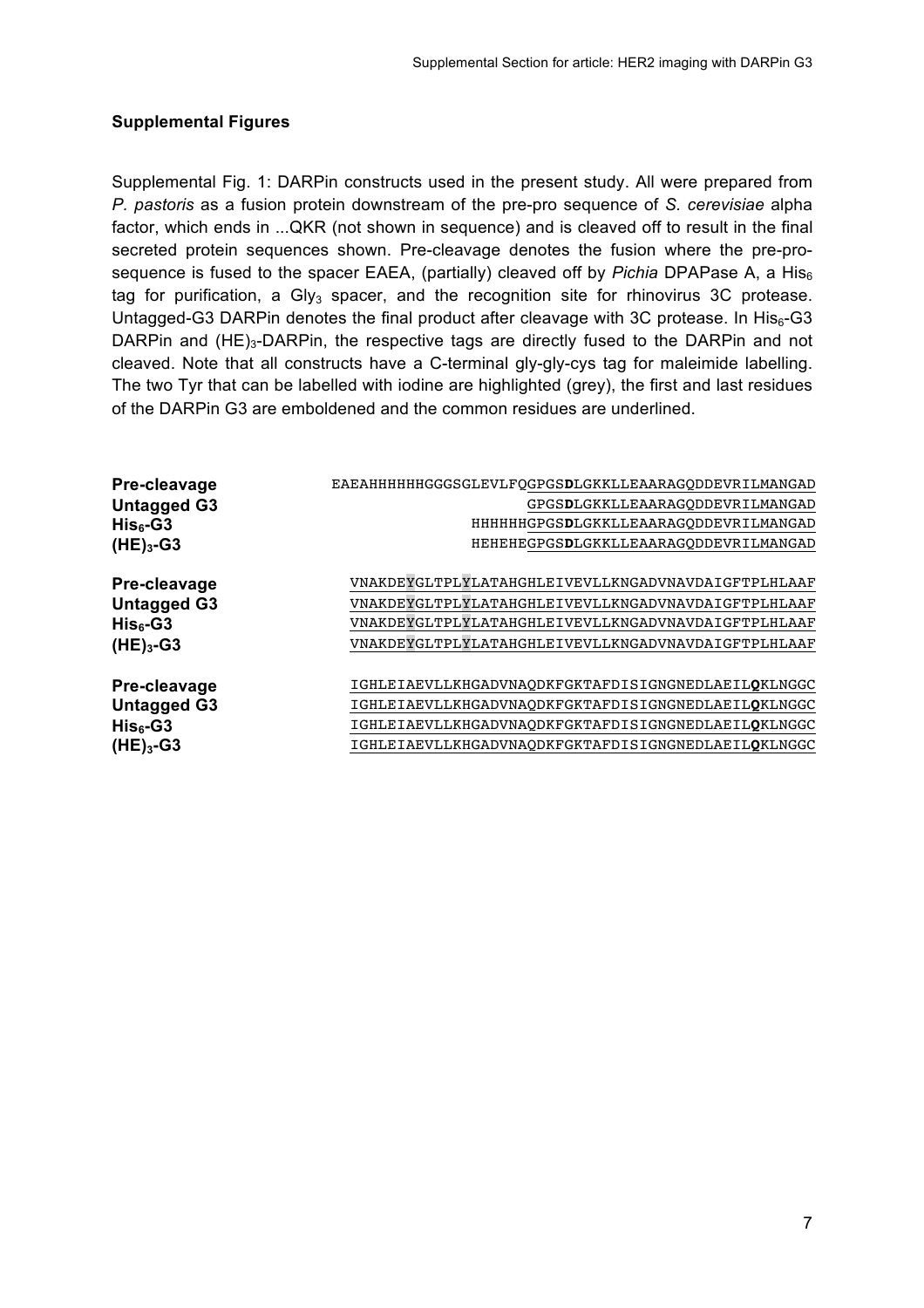Supplemental Fig. 2: Autoradiography of SDS-PAGE gel of <sup>111</sup>In-(HE)<sub>3</sub>-G3 stored in PBS at 4 °, 20 ° and 37 °C and human serum at 37 °C at 24 h post-radiolabelling. The serum sample was prepared with equal proportions of human serum and  $111$ In-(HE)<sub>3</sub>-G3 in PBS, while PBS samples were non-diluted (MW: molecular weight marker).



MW (kDa) PBS 4°C PBS 20°C PBS 37°C Serum 37°C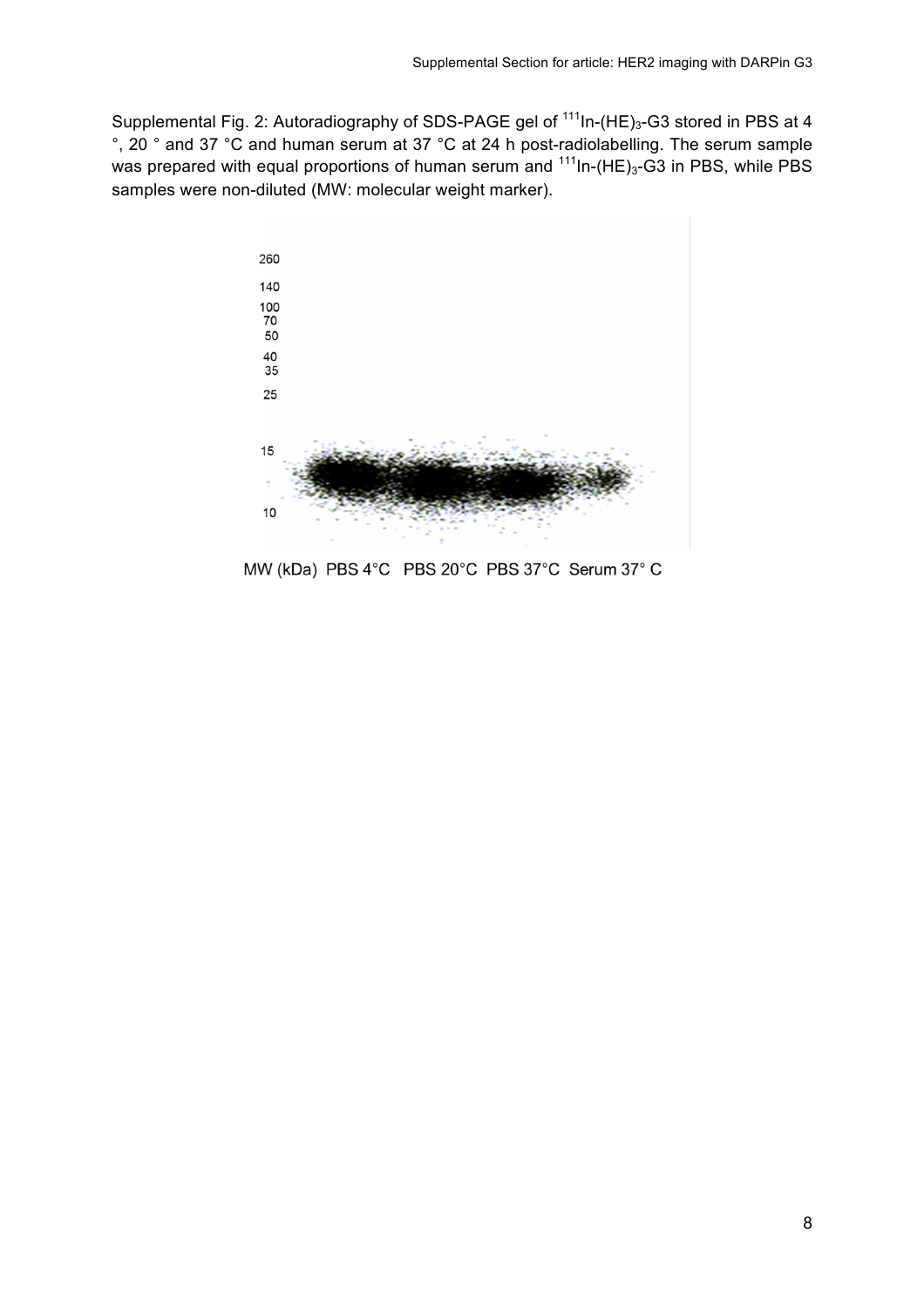Supplemental Fig. 3: Biodistribution of  $111$ In-(HE)<sub>3</sub>-G3 in female BALB/c mice and female SCID-beige mice bearing HER2-positive human breast tumours (BT474) at 4 and 24 h postadministration. Four mice assessed per construct at each time point. Data are presented as mean % ID/g ± SD.

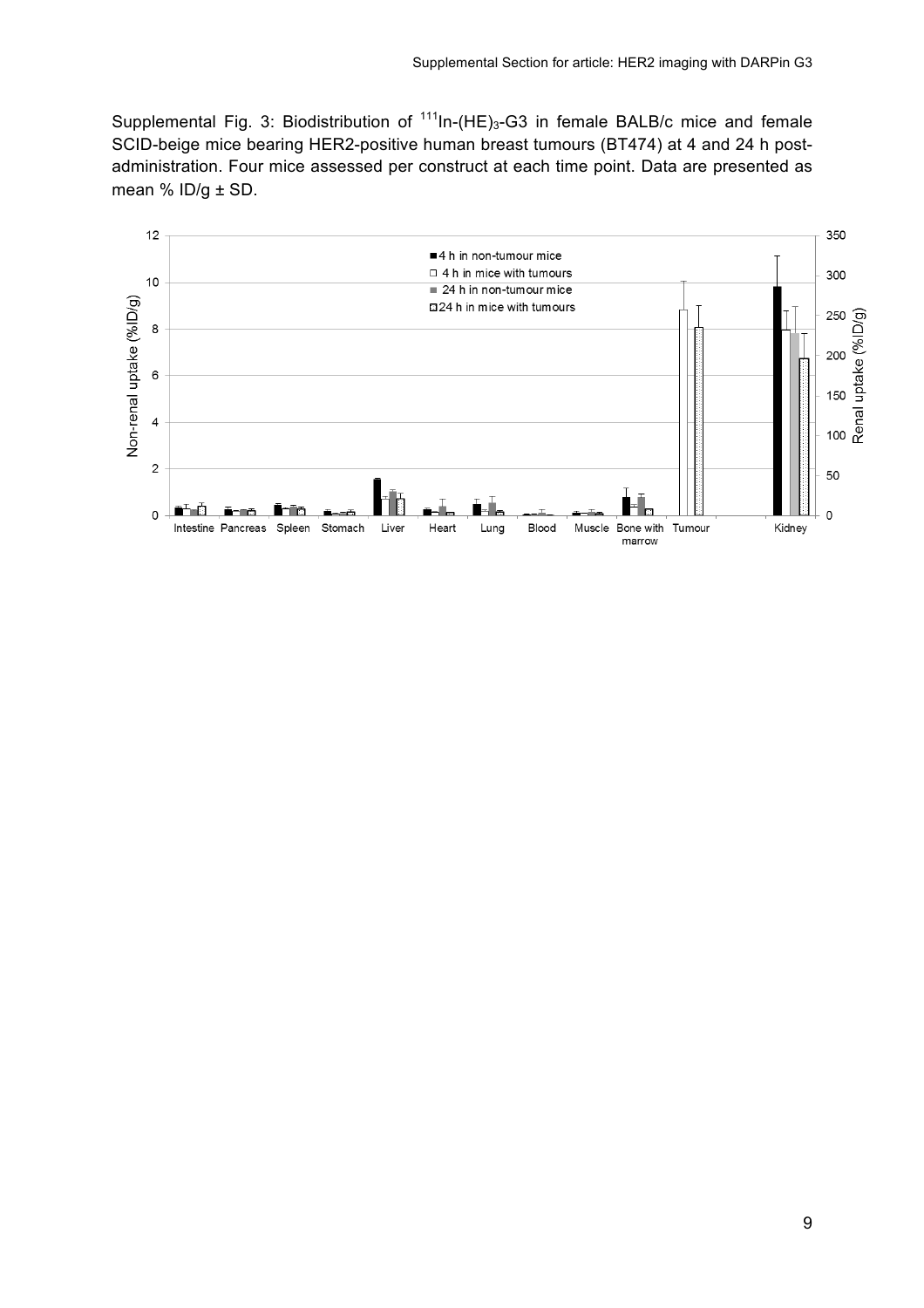Supplemental Fig. 4: Biodistribution of  $125$ I-(HE)<sub>3</sub>-G3 in female BALB/c mice and female SCID-beige mice bearing HER2-positive human breast tumours (BT474) at 4 and 24 h postadministration. Four mice assessed per construct at each time point. Data are presented as mean % ID/g ± SD.